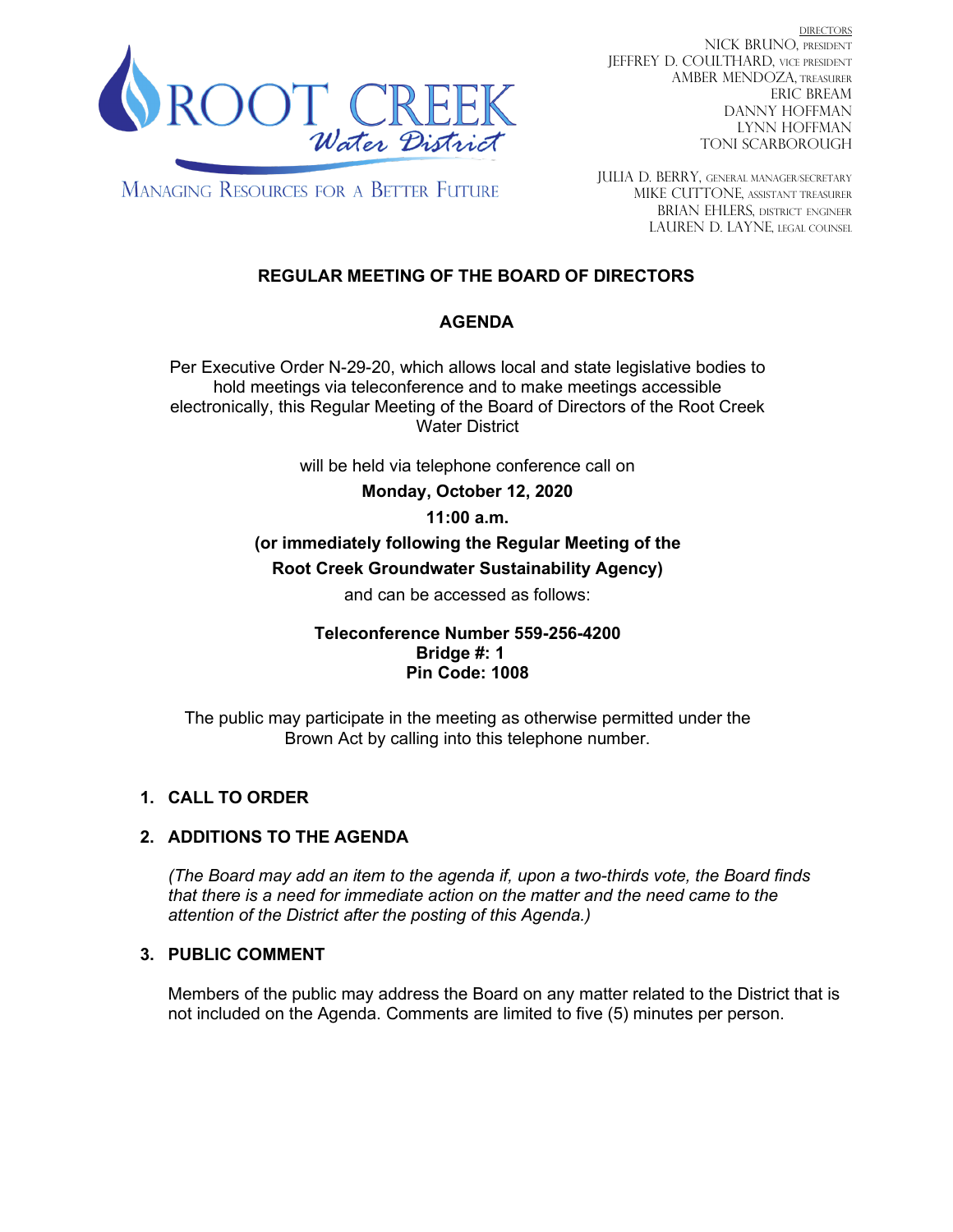## **4. POTENTIAL CONFLICT(S) OF INTEREST**

*(Any Board member who has a potential conflict of interest may now identify the item and recuse himself or herself from discussing and voting on the matter.)*

- **5. CONSENT CALENDAR**  Review and Consider for Action
	- **a.** Approval of Minutes of the Special Board Meeting on September 21, 2020

#### **6. CORRESPONDENCE**

*(Members of the Board or Staff may provide comment on any timely matter related to the District that is not included on the agenda.)*

- **7. COMMITTEE REPORTS –** The Board may take action on any of the following items:
	- **a.** Water Supply and Utilization ad hoc Committee
	- **b.** Wastewater Working Group
- **8. BOARD ACTION ITEMS**  The Board may take action on any of the following items:

#### **NEW BUSINESS**

- **a. District Standards and Specifications –** Review and consider action to update District Standard Specifications for Public Works Improvements.
- **b. Wastewater Treatment Facility Parts –** Review and consider authorizing the purchase of adaptor kits for the Ovivo MBR wastewater facilities in the amount of \$25,104.19 and adjust budget item 900.01.3 to reflect the purchase.
- **9. DISTRICT ENGINEER'S REPORT -** The Board may take action on any of the following items:
	- **a.** Operations Monthly Report
	- **b.** Wastewater Treatment Facility (WWTF) Status
		- **i.** RFP for 400,000 gallon Wastewater Treatment Facility
	- **c.** Update on project to site new well
	- **d.** Other District Matters
- **10. LEGAL COUNSEL REPORT** The Board may take action on any of the following items:
	- **a.** Legislation
	- **b.** Other District Matters
- **11. GENERAL MANAGER'S REPORT** The Board may take action on any of the following items:
	- **a.** Monthly Operations
	- **b.** Board direction to notice and set 2021 fees and assessment rates
	- **c.** Other District Matters